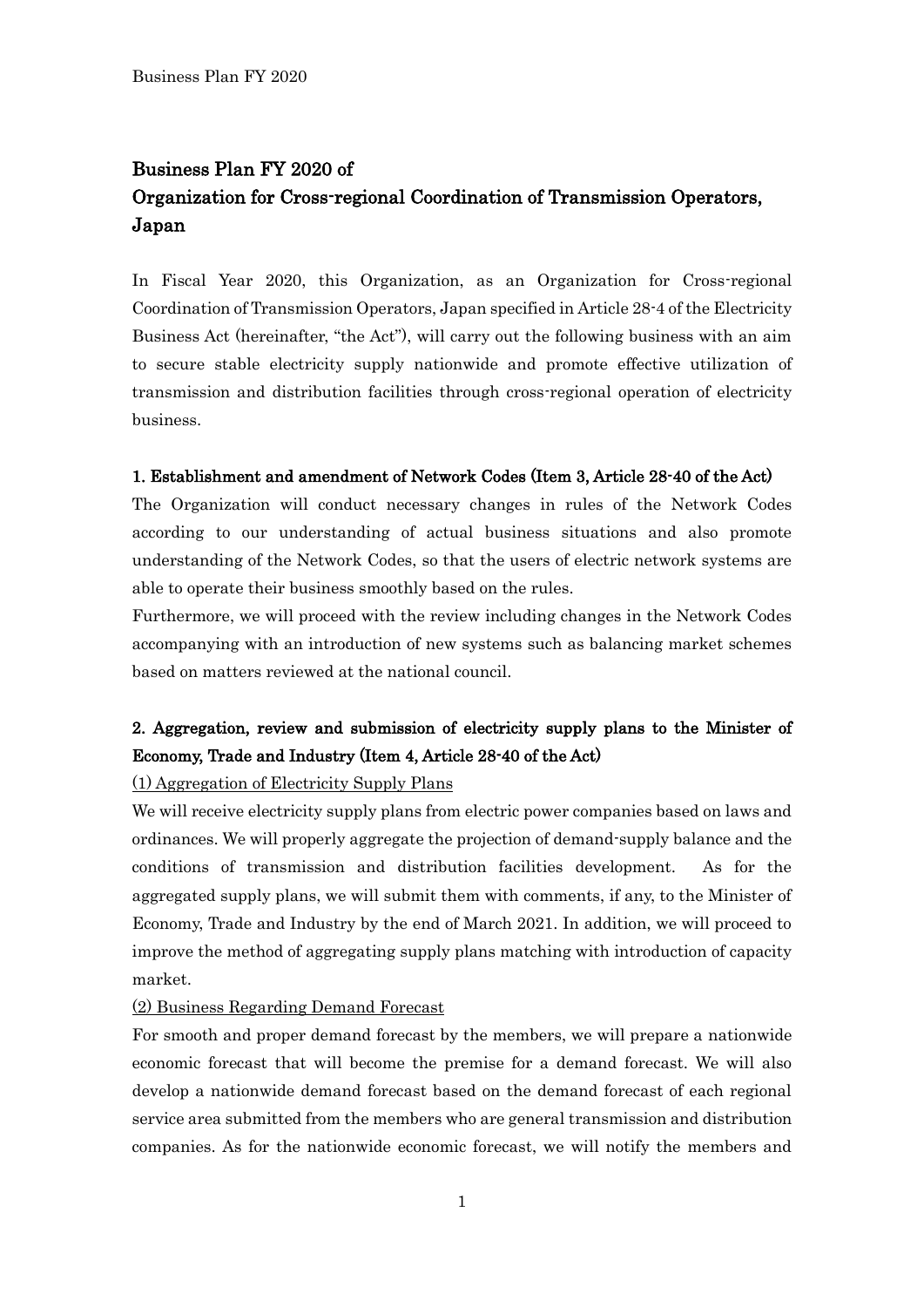publish by the end of November 2020. As for the nationwide demand forecast, we will notify the members and publish together with demand forecast of each regional service area by the end of January 2021.

In carrying out the above, we will further improve the demand forecast business such as confirmation of validity for demand forecast developed by general transmission and distribution companies based on the premises of demand forecast altered in FY 2019, and better accountability of the demand forecast to members and the party concerned. (3) Electricity Supply-Demand Verification for Summer and Winter in FY 2020

We conduct electricity supply-demand verification for peak period of summer and winter for FY 2020 based on the supply capacity of electric power companies and demand forecast in short term with keeping its integration to the aggregation of electricity supply plans.

# 3. Business regarding solicitation of persons who keep and operate electrical facilities for power generation through safeguard and other measures for generator procurement and regarding promotion of installment of other electrical facilities for power generation (Item 5, Article 28-40 of the Act)

(1) Review of Necessity of Safeguard Measures for Generator Procurement

We will conduct comprehensive reviews by considering the evaluation of demand-supply balance based on the result of aggregated supply plans and electricity supply-demand verification, trend of potential supply capacity, and mid to long-term demand trend at the committee of intellectuals.

When we find that the safeguard measures for generator procurement is deemed to be necessary as a result of the reviews, we will promote actions to secure supply capacity in accordance with the Operational Rules.

(2) Capacity Market; Implementation of Main Auction

We will do our best to prepare arrangement of operation structure and system toward participating registration and main auction for FY 2020. After implementing main auction, we will steadily manage execution of the capacity contracts as well as proceed to review necessary detailed system design.

(3) Review of Introducing Balancing Market Scheme

In preparation for the gradual introduction of the balancing market scheme in Fiscal Year 2021, we will accomplish preparation replacement reserve-for FIT in FY 2020 which is introduced prior to other balancing reserves, and proceed with the technical review regarding market operations of other balancing reserves and cross-regional interconnection such as cross-regional procurement and operation of balancing reserves.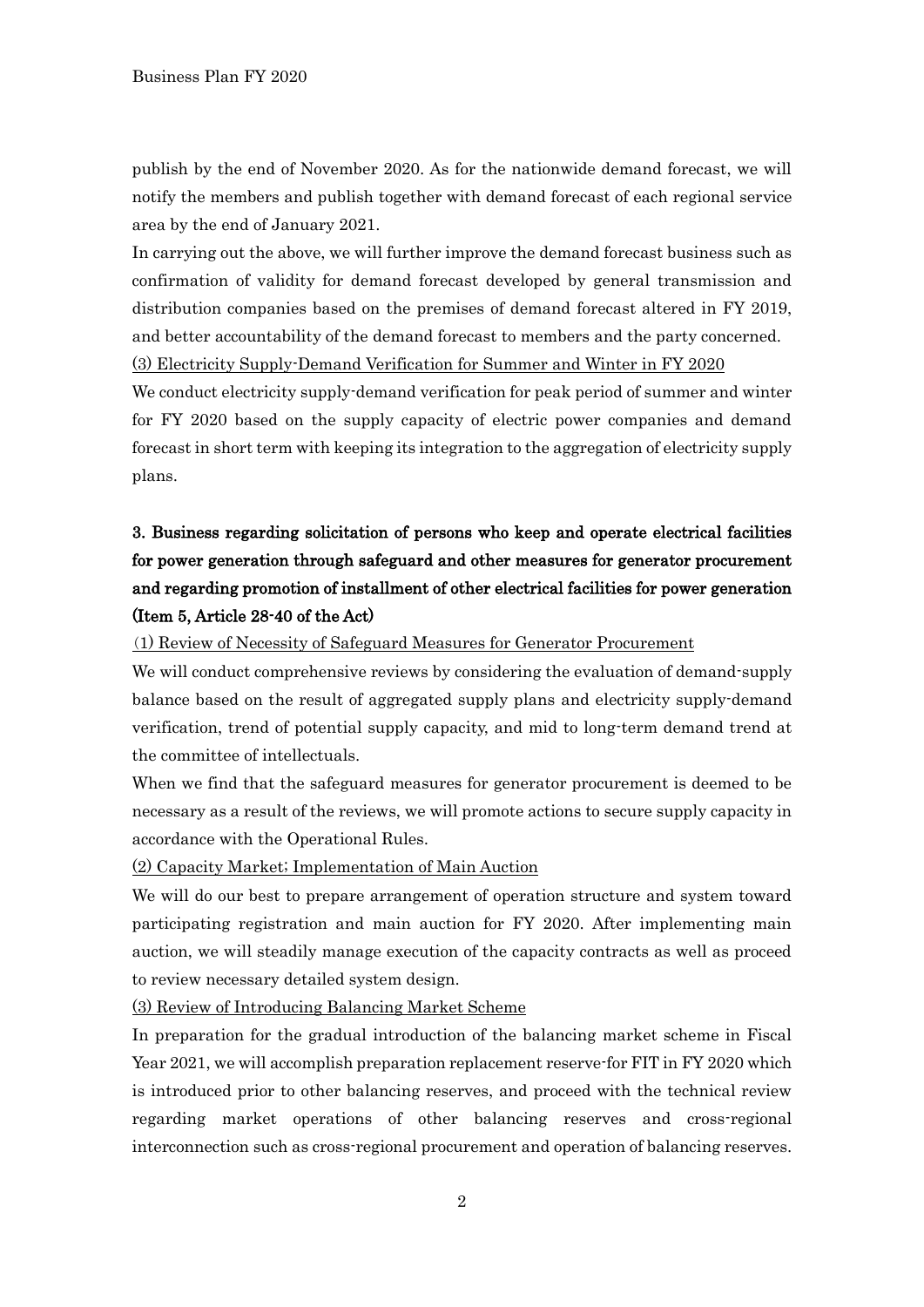# 4. Provision of relevant information and liaise and coordination with respect to the services for electricity transmission and distribution, etc. (Item8, Article 28-40 of the Act)

[(1) Long-term Development Policy of Cross-regional Interconnection Network Based on the Long-Term Policies on Cross-Regional Electric Network developed in March 2017, the Cross-Regional Electric Network Development Committee will continue reviewing the policies for the realization of the following action items.

1) Actions regarding Connect & Manage approach

Specific designs of feasible operation management systems are reviewed toward the full application of N-1 inter-trip and the early realization of non-firm access. In addition, we will review ideal congestion management of provisionally non-firm access applied network based on actual examples of foreign countries according to introduction of the non-firm access.

2) Actions regarding cross-regional network development plan by cost benefit analysis (CBA)

 To respond environmental change of network planning business according to an introduction of implicit auction scheme and connect & manage approach, we will proceed to implement CBA for the overall society accompanied by reinforcement of the facilities on the cross-regional interconnection lines as new system planning business, and aim to introduce periodic evaluation that is the criteria of reinforcement of interconnection lines or eligible system for non-firm access. Reinforcement of the facilities on the cross-regional interconnection lines is determined by CBA, as well as we will utilize cross-regional demand-supply simulation tools for considering rationalization of estimated power flow and constrained transfer capability on crossregional interconnection lines as premises of the simulation.

3) Actions regarding the effective access business

Toward the introduction of new network access business process instead of the current access business such as system impact study or a solicitation process for generator interconnection projects, etc., we will specify procedures or review methods of network access business, its public information and other matters.

To review network facilitation in mid-to-long term, we will continuously review the Long-Term Policies on Cross-Regional Electric Network to develop new policies based on the evaluation in aspect of electricity resilience, while consisting with Basic Energy Plan and energy mix of the Government.

(2) Cross-regional Network Development Plan

For decision of starting planning process of a cross-regional network development plan, we will review necessity of specific and individual enhancement of the network, business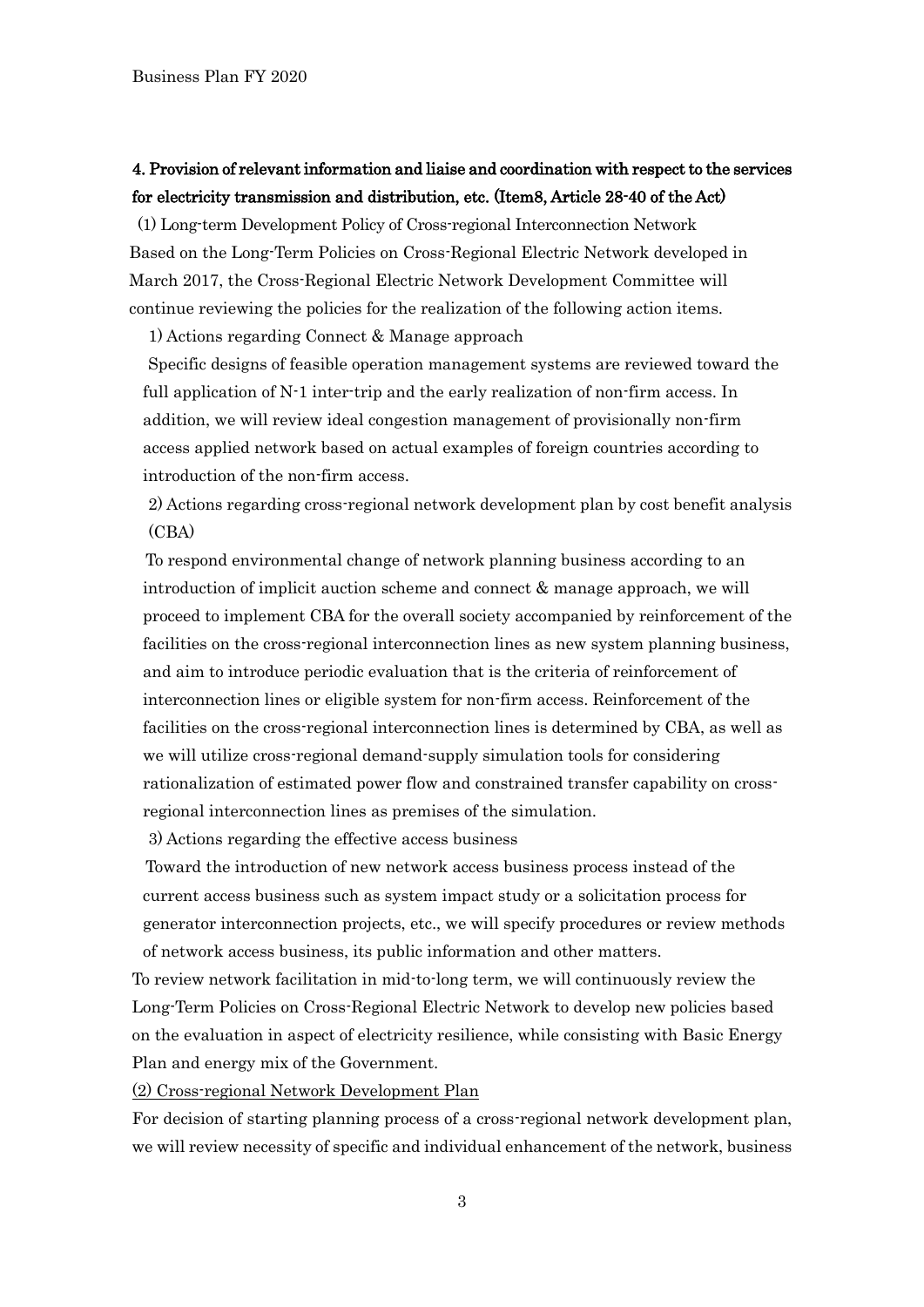implementing entities, cost allocation, etc. based on the current starting requirements as well as the activities regarding to cross-regional network planning business utilizing CBA for Long-Term Policies on Cross-Regional Electric Network. In addition, we will prepare relating rules as needed based on the results of review such as cost allocation on reinforcement of facilities on the cross-regional network.

Regarding Hokkaido-Honshu cross-regional interconnection facilities as individual case, which started planning process by the governmental request, we will develop crossregional network development plan upon deciding business implementation plan and cost allocation among participants based on the results of governmental review for cost allocation of the reinforcement.

While Tohoku-Tokyo cross-regional interconnection facilities, we will reexamine the cross-regional network development plan, upon rearranging share of cost allocation on available transfer capability due to declining by specific generators.

Further, for smooth promotion of cross-regional network development plans, we will periodically confirm their progress and review their cost accordingly.

(3) Network Access Business

We will be open to applications of preliminary consultation and system impact study from applicants for network interconnection and properly confirm, verify, and report the results of study.

In addition to that, for solicitation process of generator interconnection, we will steadily proceed cooperating with the general transmission and distribution company which operates transmission network of the subject area. Likewise, in the case that the solicitation process for generator interconnection by replacement project would take place, we will check the contents of the project and decide the applicability of a replacement so as to steadily promote the project. In addition, we will promote smooth operation of business coping with the preparation of detailed rules according to electricity system revision and operational challenges toward introduction of new network access business.

When we conduct business, we will respond thoroughly to the applicants for network interconnection, provide adequate information, and improve network access business with the general transmission and distribution companies.

(4) Review of the Balancing Capacity and Necessary Reserve Capacity

We will continuously review the balancing capacity necessary to adjust the balance between supply and demand, and the control of the frequency at the Study Committee on Regulating and Marginal Supply Capability with Long-Term Supply-Demand Balance Evaluation based on the various change in the circumstances.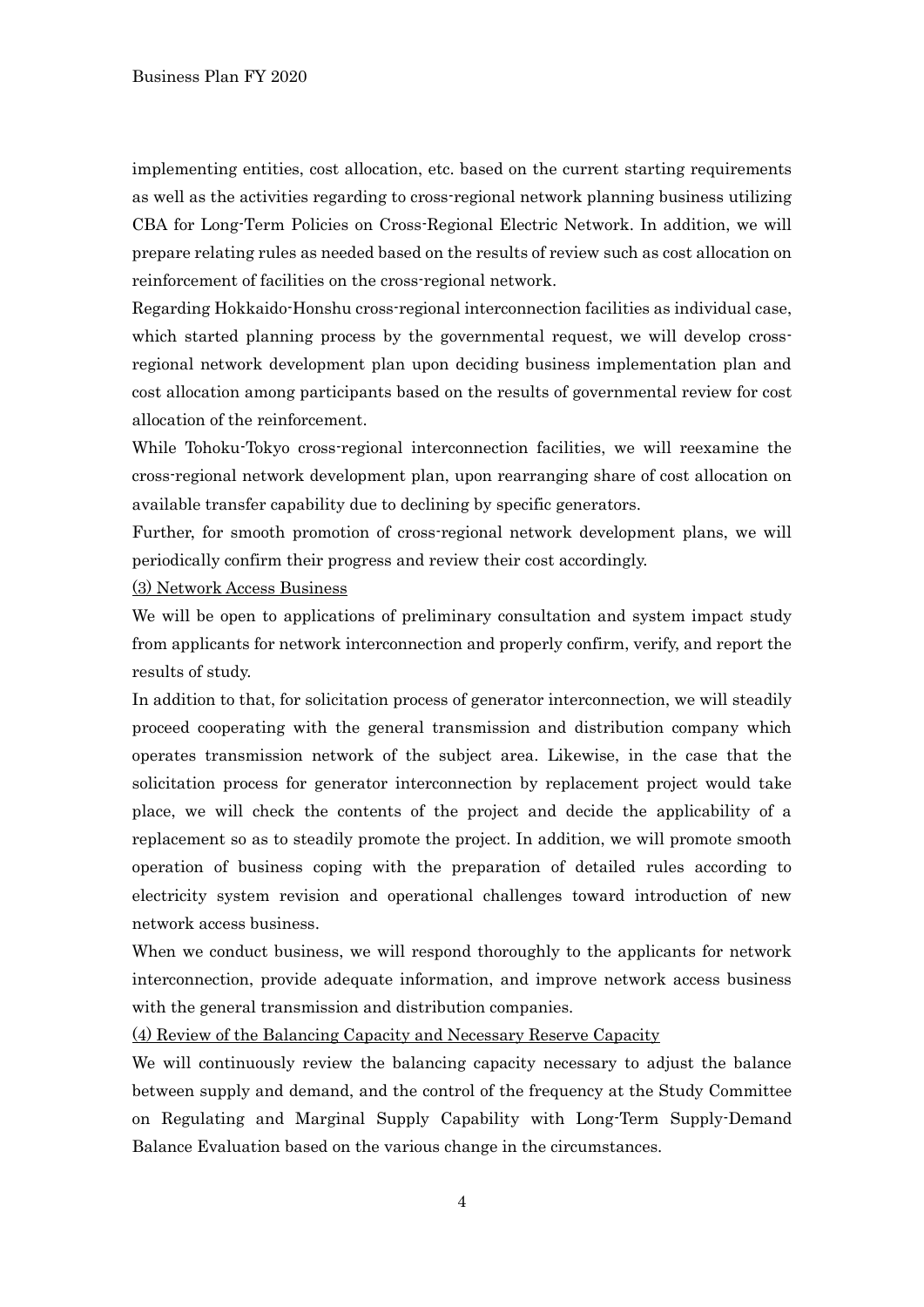In particular, we will review the balancing capacities and necessary reserve capacities through analysis of data on operational status of generators, calculation methods of necessary balancing and reserve capacities and organization of calculation tools, by considering that an increase of renewable energy might have influence on the necessary balancing capacities and their operation, and that capacity and balancing market schemes will be introduced.

(5) Management of Interconnection Lines between Regions

We will manage plans subject to transitional scheme under the implicit auction rule of cross-regional interconnection line and specified allocation which is eligible for clearing price differential between two areas according to specified allocation, accept new or revised application of approved power generators or contracts, and implement periodic reviews.

We will accomplish and improve corresponding new operation system so as to smoothly proceed to trade in price differentials receiving rights market.

In addition to that, operation capacities and margins of interconnection lines will be calculated and published based on discussions at the various review committees, results of opinion seeking and other matters.

Besides, we will implement commencement of cross-regional operation of balancing capacity by active approach of general transmission and distribution companies before the cross-regional supply-demand coordination with coordination between general transmission and distribution company.

(6) Coordination of Maintenance Work Plans

We will aggregate plans on maintenance work of cross-regional interconnection network that members submit, and coordinate the plans not to affect operating capability of crossregional interconnection lines.

For coordination and compiling of the plans, we will share information with relevant companies, and will also cooperate properly with general transmission and distribution companies that maintain and operate the network and users of interconnection lines while considering the maintenance of electric facilities, security of workers, and other matters provided in the Network Codes.

For coordination of maintenance work among multiple existing business entities, we will confirm proper operation of the already developed coordination mechanism that proportionally defines curtailed generation to nameplate capacity and provisionally operates trade for allocated curtailed generation, and improve it accordingly. Further, we will continuously review authorized coordination mechanism of maintenance work coordination scheme including marginal cost order operation.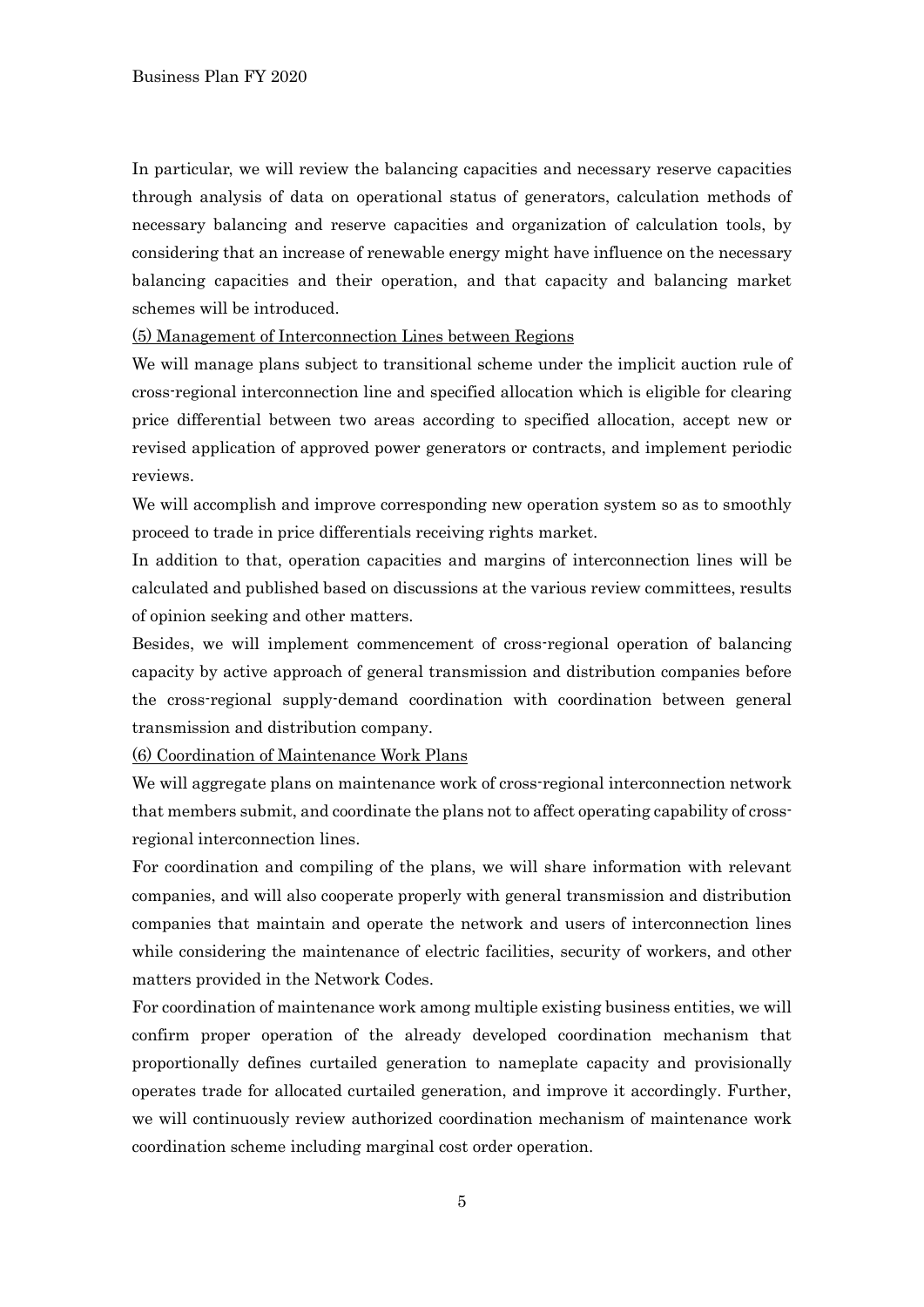#### (7) Supplier Switching Support for Customers

We will operate and maintain the supplier switching support system to facilitate procedures for changes in the network service contracts between retail companies and general transmission and distribution companies.

We will continuously receive requests for improvement from retail companies at any time and hold an Officials Meeting on Operation of the Switching Support System as necessary to review the points to be improved in respect of operation of the system and will publish the result of summary of the discussion at the meeting.

### (8) Support for Utilizing Information Communication Technology

We will conduct necessary reviews on the standard specification for mutual data exchange among network users or with the Organization utilizing the information technology by considering the business situations of companies.

We will also review the above mentioned standard specification as needed, based on contents of The Basic Policy of Critical Information Infrastructure Protection, and will encourage actions by members by conducting activities for dissemination and enlightenment and by providing members with information about the vulnerability of the information system in respect of information leaks and damage from cyber-attacks outside the Organization in a timely manner so that members can implement proper cyber-security measures.

#### (9) Network Information Disclosure

In accordance with the Guidelines on Network Information Disclosure defined by the Government, we will publish information on interconnection lines between regions and nationwide supply and demand of electricity of its internet website to secure transparency of grid operation.

Further, we will proceed to review reinforcement of the publishing function based on electric power companies' needs.

(10) Improvement of Business Quality

We will make efforts to improve the quality of business related to drawing-up of a crossregional network development plan, verification of inspection results of network access, management of interconnection lines among regions, and others through analysis of power flows with network analysis tool.

(11) Smooth Implementation of System Development

For the capacity market system, we will steadily proceed primary development system such as contract management regarding to capacity auction and the capacity verification test, as well as start to consider secondary development system such as requirement, assessment, and penalty of the market.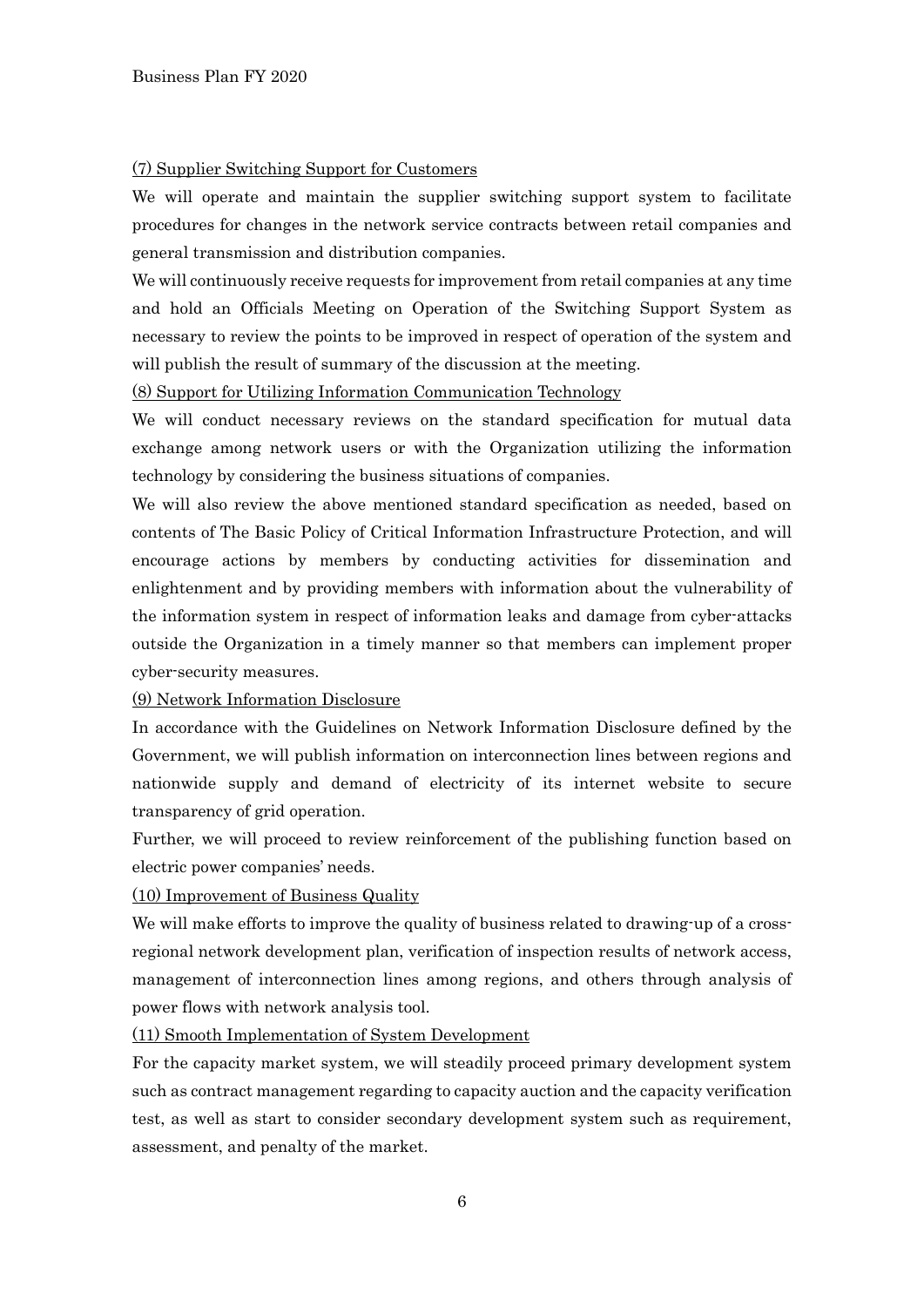For the cross-regional organization system, we will be steadily forwarded the development of balancing capacity market, cross-regional procurement of Generator I' utilizing balancing capacity in the neighboring areas, and operation of cross-regional reserve margin. In addition, we will reform the fundamental improvement of the crossregional organization system including facility enhancement and reinforcement.

For the development and management of the system, we will properly manage organizational structure, business process and quality.

# 5. Monitoring of demand and supply situation of electricity (Item 1, Article 28-40 of the Act)

#### (1) Monitoring the Situations of Supply and Demand of Electricity

We will monitor the situations of supply and demand of electricity related to electricity business by members based on the various plans submitted by members through the cross-regional organization system and data regarding demand in each regional service area and power flow and supply capacity of interconnection lines (including situations of operation and suspension of main power plants).

For correctness of the various plans to be submitted in light of Network Codes of the Organization, we will implement checking for the consistency among multiple plans and the balance between plan and actual energy (imbalance energy), and properly call for attention to the electric power companies. Particularly, we will recommend and instruct improvement as needed to the electric power companies who repeatedly submits inconsistent plans or significant clearings of imbalanced energy. To the company who have been already given instruction, we will selectively check the imbalanced energy of the companies so as to confirm the improvement of their business.

(2) Operational Measures against Major Blackout Risk

We will implement reviews regarding risk of major blackout and reducing its duration period such as system stabilization measures for cross-regional interconnection lines and implementation method of restoring electricity supply system.

# 6. Instructions to members when supply and demand situations become worse (Item 2, Article 28-40 of the Act)

To secure a stable supply even in cases of disasters and problems with the power supply, we give instructions to the members necessary for improvement of the situation of demand and supply of electricity, if demand and supply situations of the members became or might become worse.

In addition to that, when there are or might be a shortage in balancing capacities to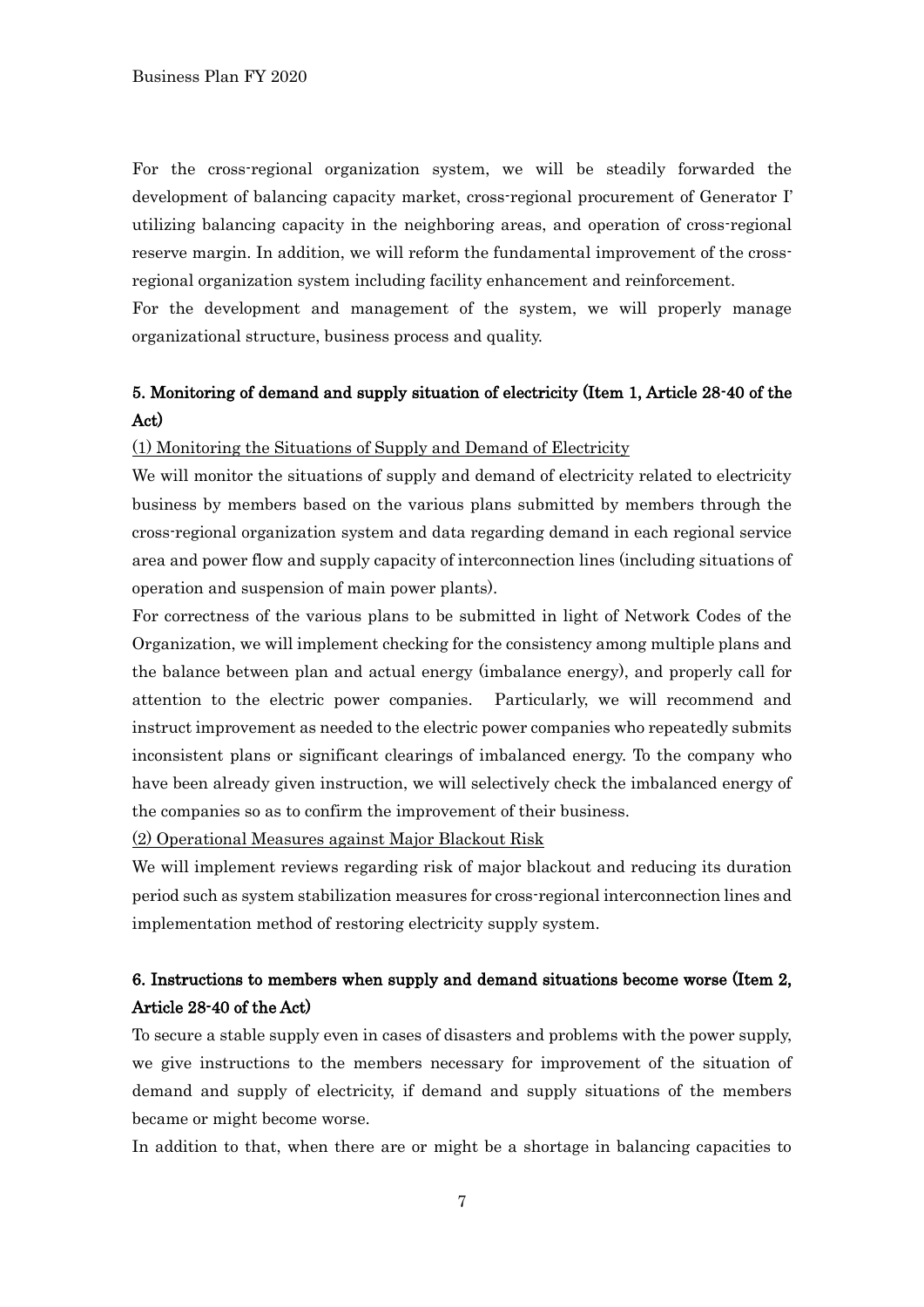redundancy in supply areas of the general transmission and distribution companies due to an increase of output of renewable energy or other reasons, a long-cycle cross-regional frequency control will also be conducted as a measure following the Network Codes. Furthermore, when the general transmission and distribution companies suppress the output of renewable energy, follow-up examination will be conducted to determine whether such suppression was proper for each case. We also examine whether the output suppression in the previous year was conducted in a fair manner and publish the result of the examination.

## 7. Handling of complaints or inquiries from the electricity supply companies and conflict resolution (Item 7, Article 28-40 of the Act)

#### (1) Handling of Complaints or Inquiries

When we receive complaints or inquiries regarding our business operation, such as transmission and distribution of electricity from electricity supply companies, we take initial steps of giving responses according to the contents of complaints or inquiries without delay.

If such complaints or inquiries are not dissolved with the initial steps and further measures are needed, we will take the necessary measures of mediation of reconciliation (mediation and arbitration) and giving instructions or warnings to electricity supply companies and will strive to settle the problems.

We also compile and publish to disseminate the results on a regular basis on its website so as to promote business improvement of electricity supply companies according to rules, such as Network Codes.

### (2) Conflict Resolution

To resolve conflicts between electricity supply companies regarding the electricity transmission and distribution business, approved as a dispute resolution institution based on the Act on Promotion of Use of Alternative Dispute Resolution (Act no. 151, 2004), we mediate reconciliation (mediation and arbitration ) by establishing a conflict resolution panel comprised of academic experts and lawyers other than personnel of the Organization.

# 8. Instructions and recommendation for electricity supply companies (Item 6, Article 28- 40 of the Act)

We give instructions or make recommendations to electricity supply companies when it is necessary to secure smooth conduct of business such as transmission and distribution or stable supply of electricity according to the Operational Rules.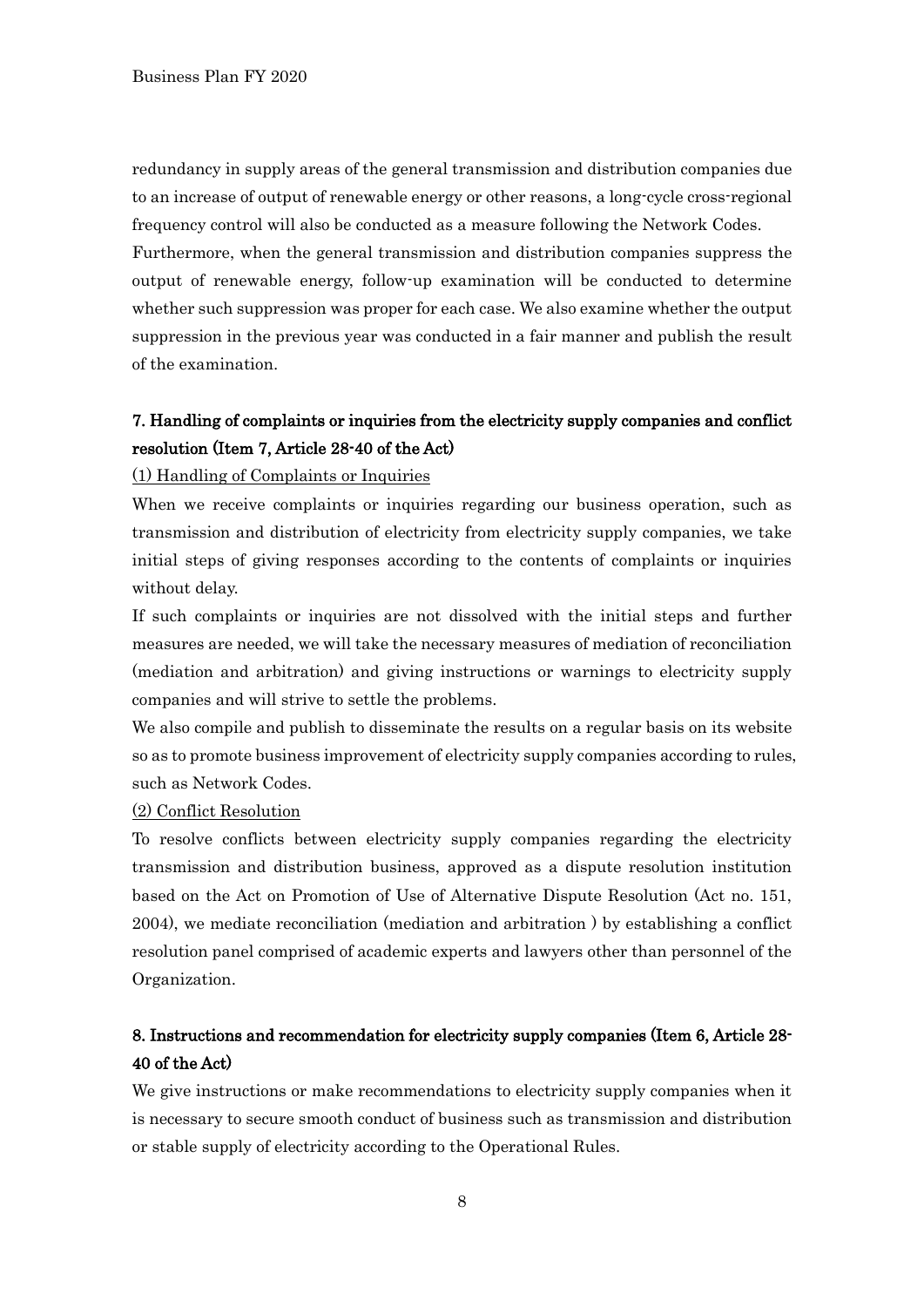### 9. Ancillary business to aforementioned Item 1 to 8 (Item 9, Article 28-40 of the Act)

### (1) Preparation and Publication of Reports

According to the Operational Rules, we compile and publish reports on the forecast and agenda of the mid- and long-term demand and supply of electricity and network development (including forecasted mitigation of constraints on network interconnection with power generation facilities) based on performance up to the preceding year in respect of the demand and supply of electricity (frequency fluctuation, voltage fluctuation, supply disturbances, and risk factors of each supply area), actual network utilization, and network access.

### (2) Investigation and Research

The Organization conducts investigations such as capacity and balancing markets, investigations of matters contributing to the review of the Study Committee on Regulating and Marginal Supply Capability with Long-Term Supply-Demand Balance Evaluation and the Cross-Regional Network Development Committee, and investigations and research on technical trends on national and international electricity business, system policy, risk analysis of demand, and supply of electricity.

#### (3) Response to Disasters, etc.

In an emergency, we will issue the necessary information to the Government or other relevant institutions under an emergency contact system and structures against disasters structured by an operational plan for disaster prevention amended in FY 2019. While in a normal condition, we will continuously provide emergency response training for strengthening disaster response of the Organization.

We will continuously review the Business Continuity Plan (BCP) for its effectiveness to surely implement preferential continuing business in preparation for a case where the headquarters of the Organization and the personnel is damaged by disasters.

Furthermore, we will cooperate relevant government offices, and positively participate information exchange meetings or training so that the ability for preparing contingencies is enhanced based on each developed business plan as we are a designated public corporation based on Act on Special Measures Concerning Novel Influenza Virus, etc., and Act concerning the Measures for Protection of the People in Armed Attack Situations, etc.

# 10. Business necessary to accomplish aims of the Organization (Item 10, Article 28-40 of the Act)

#### (1) Public Information

To enhance the transparency of the business of the Organization and improve the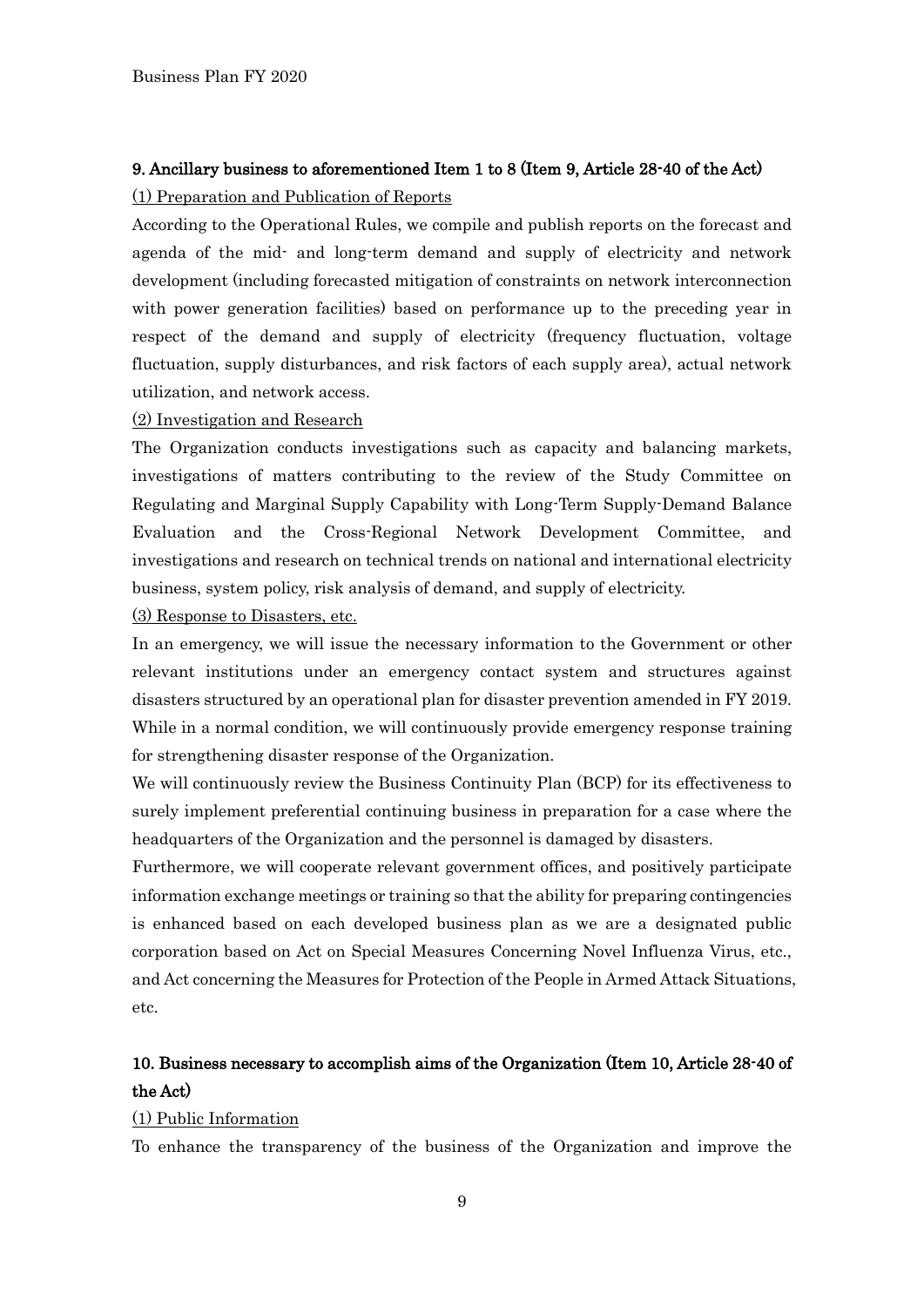convenience of business of the members and other electricity supply companies, we will actively provide information regard to cross-regional coordination of our business and electricity business implementation, and reinforce and enhance publication.

In particular, we will immediately publish information on business conducted by the Organization, such as instructions to members upon aggravation of demand and supply situations and also publish materials including agenda and summary of proceedings of the board of directors, councilors, and various committees through the website of the Organization in principle.

Besides, we introduce our business correctly and clearly through response to the press. (2) Security Measures for Information System

We will take all possible precautions for cyber-security for each type of information system that we maintain and operate. In particular, we will prepare system protections such as countermeasures against computer viruses, unauthorized access, and vulnerability without omission and will conduct an independent information security audit, and educate and further drill for personnel regarding information security against the possibility of epidemic cyber-attacks owing to hosting Olympic and Paralympic Games in FY 2020.

(3) Securing and Maintenance of the Base for Back-up Operation

We will check the operation of the system of the backup headquarters established in Osaka for emergency cases, such as when the headquarters in Tokyo become out of operation due to disasters, and will train the personnel so that important business of monitoring of network can be conducted at the base for backup operations. In addition, we will review further establishment of alternative backup headquarters, and implement necessary arrangement based on effectiveness of the operation.

(4) Securing and Education of Personnel

As for securing personnel, we will proceed with the hiring process of midcareer recruits with professional knowledge and hopeful new graduates in order to enhance the proper percentage of the personnel in a middle-and-long term perspective while maintaining the necessary number of personnel for our proper business at all times. In addition, we will enhance personnel system of the Organization.

As for the education of personnel, we will provide personnel with the necessary knowledge for the business and improve their skill through the training for new employees, internal and external training, and support for self-development while being based on OJT, as well as external loan to the relating governmental agency or electric power companies for younger staffs.

### (5) Additional Business